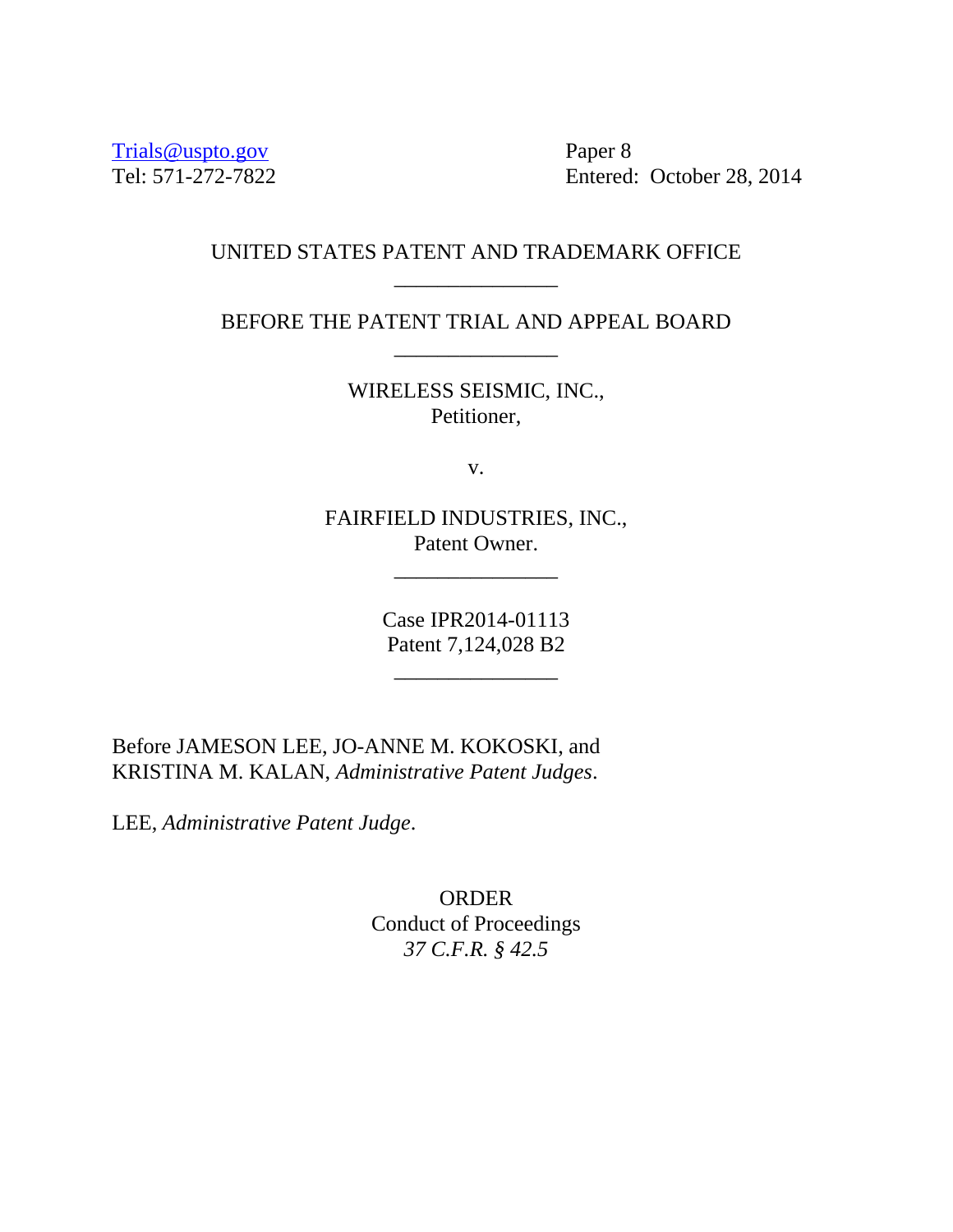## **Introduction**

A conference call was held on October 27, 2014. The participants were respective counsel for the parties and Judges Lee, Kokoski, and Kalan. Counsel for Petitioner used the conference call to request authorization to file supplemental information, prior to entry of any Board decision on whether to institute *inter partes* review. The status of the proceeding is that on October 21, 2014, Patent Owner filed a Preliminary Response. Paper 6. Specifically, the request is directed to the filing of deposition excerpts, $<sup>1</sup>$  from related district court litigation, of one of</sup> Patent Owner's named inventors in U.S. Patent No. 7,124,028 B2 ("the '028 patent"). According to Petitioner, the deposition testimony relates to the meaning of "array" and "seismic" and is inconsistent with the claim construction position taken by Patent Owner in the Preliminary Response with regard to "seismic data," "seismic acquisition," and "array." We heard arguments from both parties. The request is *denied*.

#### **Discussion**

 Because the proposed submission is intended to address the content of Patent Owner's Preliminary Response, Petitioner in effect is asking for authorization to file a reply to the Preliminary Response. The Board's procedures for *inter partes* review proceedings do not provide for such a reply. Nevertheless, the Board may determine a proper course of conduct in a proceeding for any situation not specifically covered by the applicable rules. 37 C.F.R. § 42.5(a).

 $\overline{a}$ 

<sup>&</sup>lt;sup>1</sup> The deposition was taken on October 7, 2014.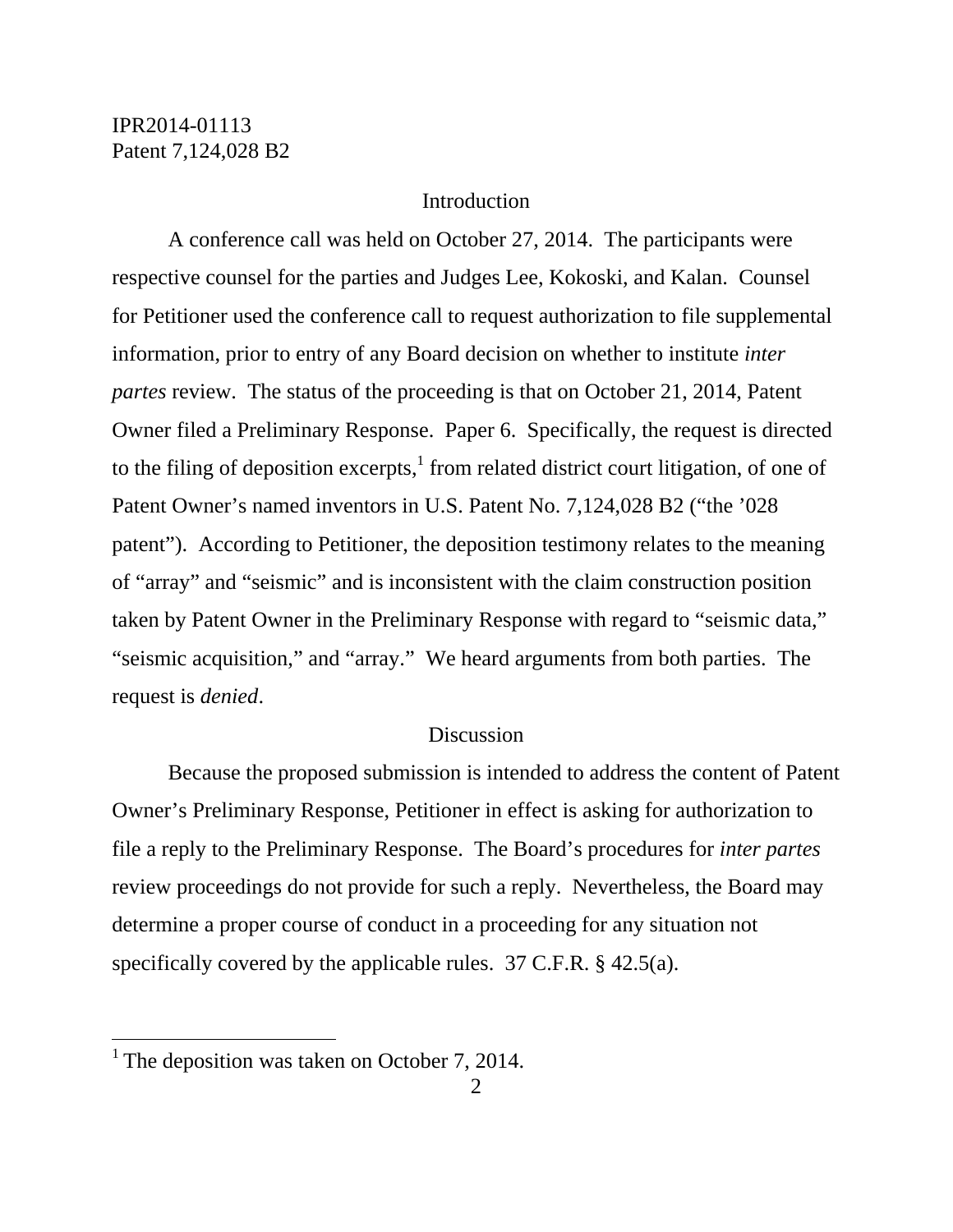## IPR2014-01113 Patent 7,124,028 B2

 We are not persuaded, however, that Petitioner should be authorized to submit the deposition excerpts in a reply.

 First, the issue of claim construction depends heavily on the understanding of one with ordinary skill in the art in light of the patent specification, and not so much, if at all, on what an inventor himself thinks of the meaning of a claim term. Petitioner also had the opportunity, in filing its Petition, to obtain the opinion, in that regard, of any expert witness it desired to retain.

 Second, counsel for Petitioner informed the Board during the conference call that the inventor was discussing the meaning of "seismic," not the specific terms "seismic data" and "seismic acquisition" that have been construed by Patent Owner. Third, in the Petition, Petitioner did not construe the claim terms "seismic data" and "seismic acquisition," relying instead on the plain and ordinary meaning of those terms. It is difficult to see even how the inventor's testimony has much to do with the plain and ordinary meaning of terms, as determined from an objective standard. In that regard, Petitioner's alleged inconsistency is not substantively significant.

 Fourth, Petitioner desires only to submit the deposition excerpts, without any explanation of the context. Such a submission, without context, categorically would not be helpful to the Board. Also, Petitioner does not explain in what manner Patent Owner would be allowed an opportunity to file a surreply in response to Petitioner's submission. Fifth, during the conference call, counsel for Patent Owner stated that although Patent Owner opposes Petitioner's request, Patent Owner affirmatively and unequivocally represents to the Board that nothing

3